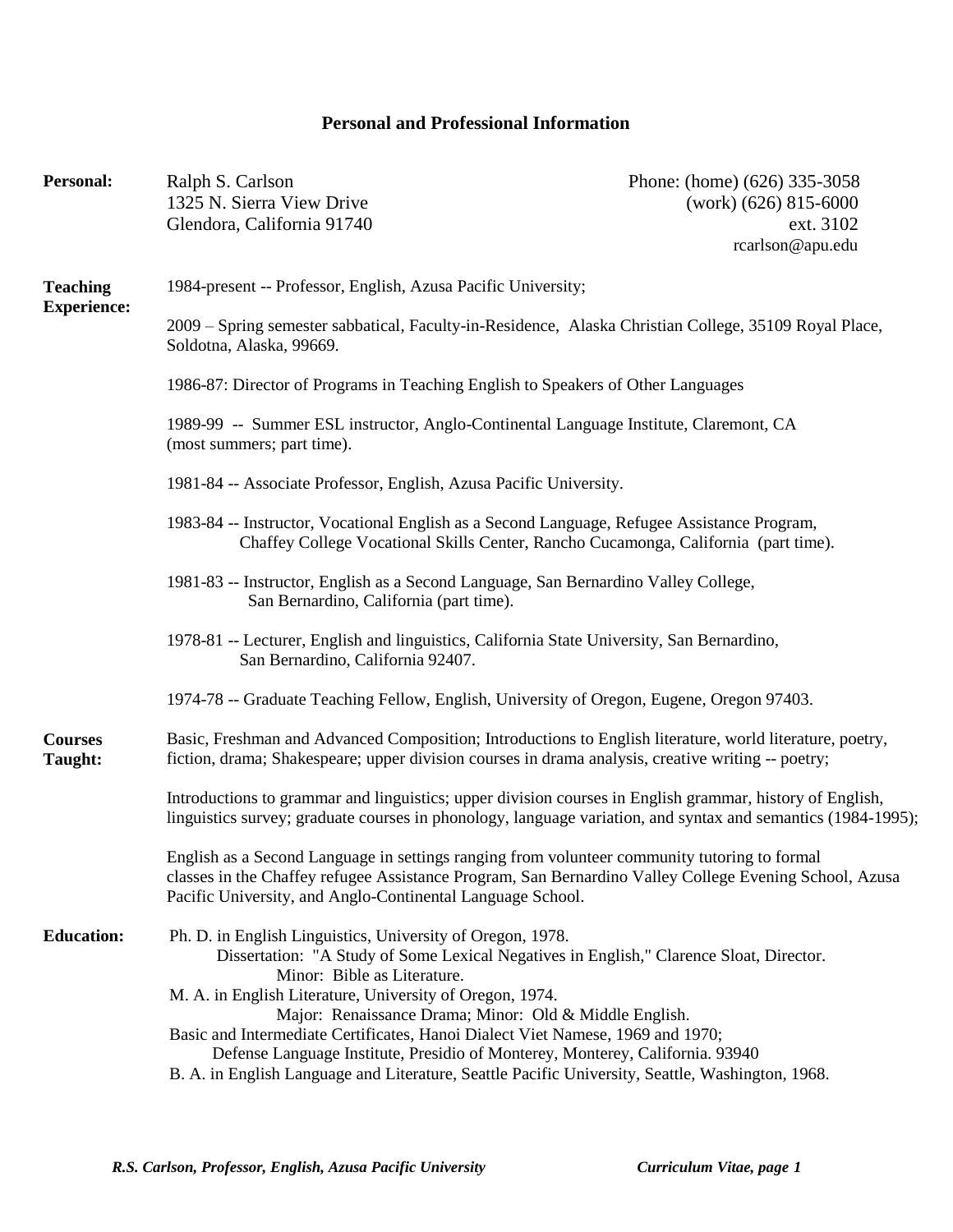| <b>Military</b><br>Service: | 1968-72 -- Voice Intercept Operator and Translator-Interpreter, Hanoi Dialect Viet Namese, U. S. Army;                                                                                                                                                                         |
|-----------------------------|--------------------------------------------------------------------------------------------------------------------------------------------------------------------------------------------------------------------------------------------------------------------------------|
|                             | September-December 1970 -- Translator, 8 <sup>th</sup> Radio Research Field Station, Phu Bai, Thua Thien Province,<br>Republic of Viet Nam;                                                                                                                                    |
|                             | December 1970 – September 1971 -- Voice Intercept Operator & Translator, 407 <sup>th</sup> Radio Research<br>Detachment, Quang Tri Province, Republic of Viet Nam                                                                                                              |
| <b>Presentations:</b>       | "From Personal Experience and Observation to Poem: Putting Persona to Work" in panel on Original Poetry and<br>Teaching the Creative Writing Process at the Northeast Modern Language Association regional conference, April<br>7-11, Montreal, Quebec, Canada.                |
|                             | "Viet Nam Via Short Fiction in Translation: References to American influence in the Curbstone Cultural Collage<br>of the Love After War Anthology." read to the Viet Nam section of the Popular Culture Association<br>National Conference, San Francisco, CA, March 20, 2008. |
|                             | "Rebellious Teen Protagonists in Lan Cao's Monkey Bridge and Robert Olen Butler's The Deuce" read<br>to the Viet Nam section of the Popular Culture Association National Conference, Boston, MA,, April 6,<br>2007.                                                            |
|                             | "From Anecdote to Short Story: Turning the 'Cap'n Andy' Anecdote in Robert Olen Butler's The<br>Alleys of Eden into the Short Story 'Love'" read to the Viet Nam section of the Popular Culture<br>Association National Conference, Atlanta, GA. April 14, 2006.               |
|                             | "Reforging the Dragon Myth: Wabash Steel Town and Viet Namese Folklore Precedents<br>in Robert Olen Butler's The Deep Green Sea" read to the Viet Nam section of the Popular Culture<br>Association National Conference, San Diego, CA, March 26, 2005.                        |
|                             | "Assorted Clerics and Devotees in Four Robert Olen Butler Novels," read to The Viet Nam section of<br>the Popular Culture Association National Conference, San Antonio, TX, April 8, 2004.                                                                                     |
|                             | "Bicultural Religious Lore and Imagery in Robert Olen Butler's The Deuce," read to The Viet Nam<br>section of the Popular Culture Association National Conference, New Orleans, LA 70130, April 18,<br>2003.                                                                   |
|                             | "Robert Olen Butler's 'A Good Scent from a Strange Mountain' as Parable of Socio-Political<br>Harmony," Western Regional Conference on Christianity and Literature, Azusa Pacific University,<br>Azusa, CA 91702, March 15, 2002.                                              |
|                             | "Thinking Outside the Box." A Critical analysis of Robert Olen Butler's "A Good Scent from a Strange<br>Mountain." APU Common Day of Learning, 7 March 2001. (Paper read with PowerPoint for visuals).                                                                         |
|                             | "Viet Nam War Literature," APU Common Day of Learning Session, 1 March 2000.                                                                                                                                                                                                   |
|                             | Conducted one-day poetry workshop on villanelle and sestina forms on Saturday, March 5,1988,<br>for FACET magazine and Mohave Community College, Kingman, Arizona.                                                                                                             |
|                             |                                                                                                                                                                                                                                                                                |
|                             |                                                                                                                                                                                                                                                                                |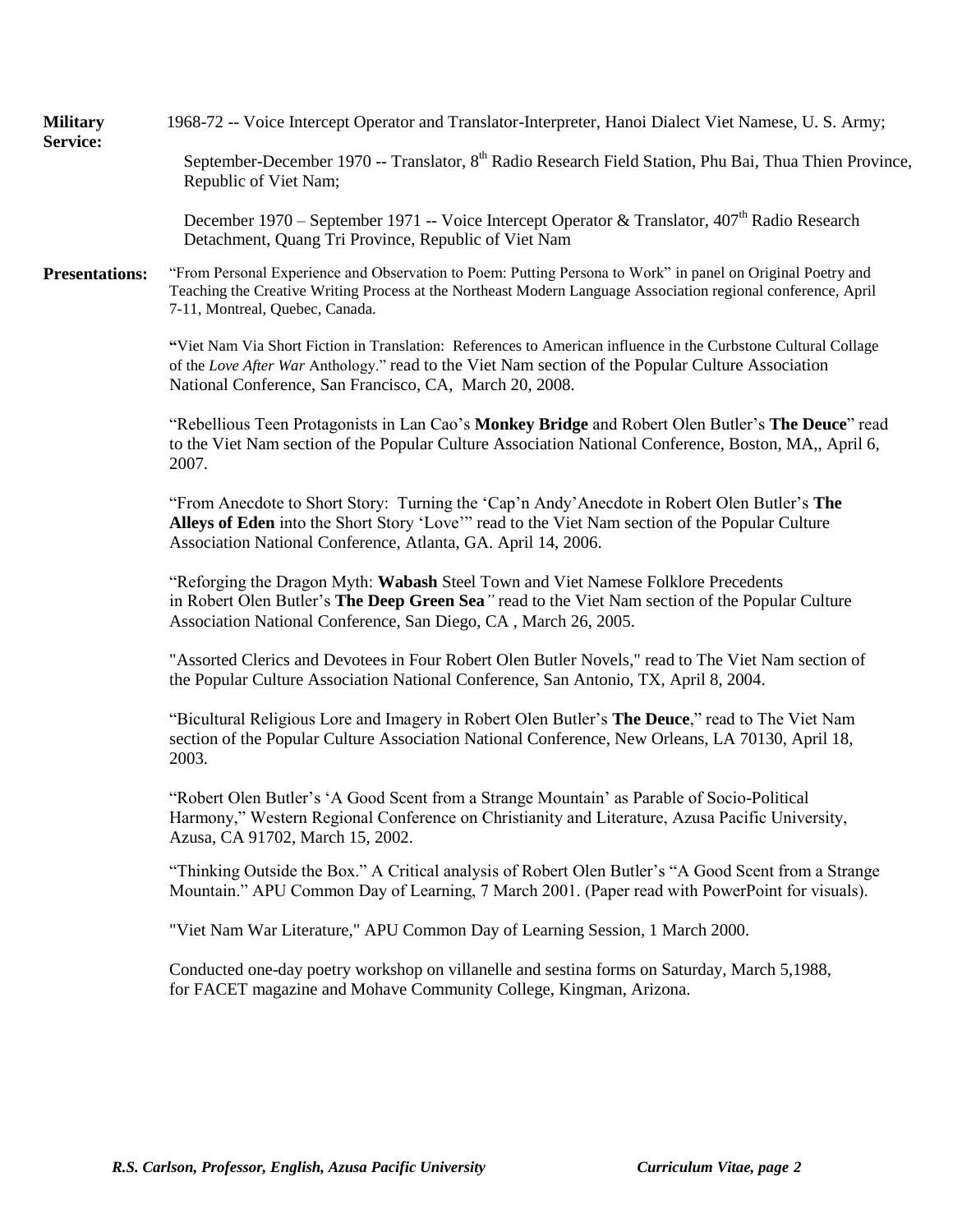| Presentations,<br>cont.:                   | "So That's Why They Say It That Way -- And So What!" Joint Presentation with Shirley Stapleton and<br>graduate students on understanding second language learner pronunciation problems and practical<br>approaches to teaching pronunciation; CATESOL Regional Conference, November 15, 1986, CSU<br>Northridge, California.                |
|--------------------------------------------|----------------------------------------------------------------------------------------------------------------------------------------------------------------------------------------------------------------------------------------------------------------------------------------------------------------------------------------------|
|                                            | "Shaffer's Progress: a study of protagonists in Peter Shaffer's major dramas from the existentialist<br>Pizarro in The Royal Hunt of the Sun to the God-fighting Salieri in Amadeus," read to the Southwest<br>Regional Conference on Christianity and Literature, June 1985, Biola University, La Mirada, California.                       |
|                                            | "Massinger's Luke Frugal and The City Madam as Scriptural Controversia," read to the Southwest<br>Regional Conference on Christianity and Literature, February 5, 1982, Pepperdine University, Malibu,<br>California, and to the Pacific Northwest Renaissance Conference, March 23, 1978, University of<br>Washington, Seattle, Washington. |
|                                            | "Some Correlations Between Negative Prefixes and the Reference Parameters of their Base Terms," read<br>to the Tenth Annual California Linguistics Association Conference, May 4, 1980, CSU Long Beach,<br>California.                                                                                                                       |
|                                            | "Why Can't We *Uneat?" read to the Ninth Annual California Linguistics Association Conference,<br>May 3, 1979, CSU Sacramento, California.                                                                                                                                                                                                   |
| <b>Critical</b><br><b>Publications:</b>    | "Religion Builds Character: Some Uses of Folk and Religious Lore in Robert Olen Butler's The<br>Deuce." Viet Nam War Generation Journal 2.3/4 (April 2003):11-21.                                                                                                                                                                            |
|                                            | "Robert Olen Butler's 'A Good Scent from a Strange Mountain' as Parable of Socio-Political<br>Harmony." Viet Nam War Generation Journal 2.3/4 (April 2003):67-74.                                                                                                                                                                            |
|                                            | "Childhood's End by Arthur C. Clarke." Beacham's Encyclopedia of Popular Fiction: Analyses<br>(vol. 9-10-11) (1998):5286-5291 [Expansion on work by Robert H. Waugh, SUNY]. eNotes.com.<br>January 2005.                                                                                                                                     |
|                                            | "The Ghost from the Grand Banks by Arthur C. Clarke." Beacham's Encyclopedia of Popular<br>Fiction: Analyses (vol. 9-10-11) (1998):5563-5570. eNotes.com. January 2005.                                                                                                                                                                      |
|                                            | "The Garden of Rama by Arthur C. Clarke." Beacham's Encyclopedia of Popular Fiction:<br>Analyses (vol. 9-10-11) (1998):5543-5552. eNotes.com. January 2005.                                                                                                                                                                                  |
|                                            | "2061: Odyssey Three by Arthur C. Clarke." Beacham's Encyclopedia of Popular Fiction: Analyses<br>$(vol. 9-10-11) (1998): 6601-6605).$                                                                                                                                                                                                       |
|                                            | "3001: The Final Odyssey by Arthur C. Clarke." Beacham's Encyclopedia of Popular Fiction:<br>Analyses (vol. 9-10-11) (1998): 6558-6569. eNotes.com. January 2005.                                                                                                                                                                            |
|                                            | "On Distant Ground by Robert Olen Butler." Beacham's Encyclopedia of Popular Fiction: Analyses<br>(vol9-10-11?) (1998):6139-6147. eNotes.com. January 2005.                                                                                                                                                                                  |
| <b>Critical</b><br>Publications,<br>cont.: | "The Deuce by Robert Olen Butler." Beacham's Encyclopedia of Popular Fiction: Analyses (vol. 9-<br>10-11) (1998):5391-5400. eNotes.com. January 2005.                                                                                                                                                                                        |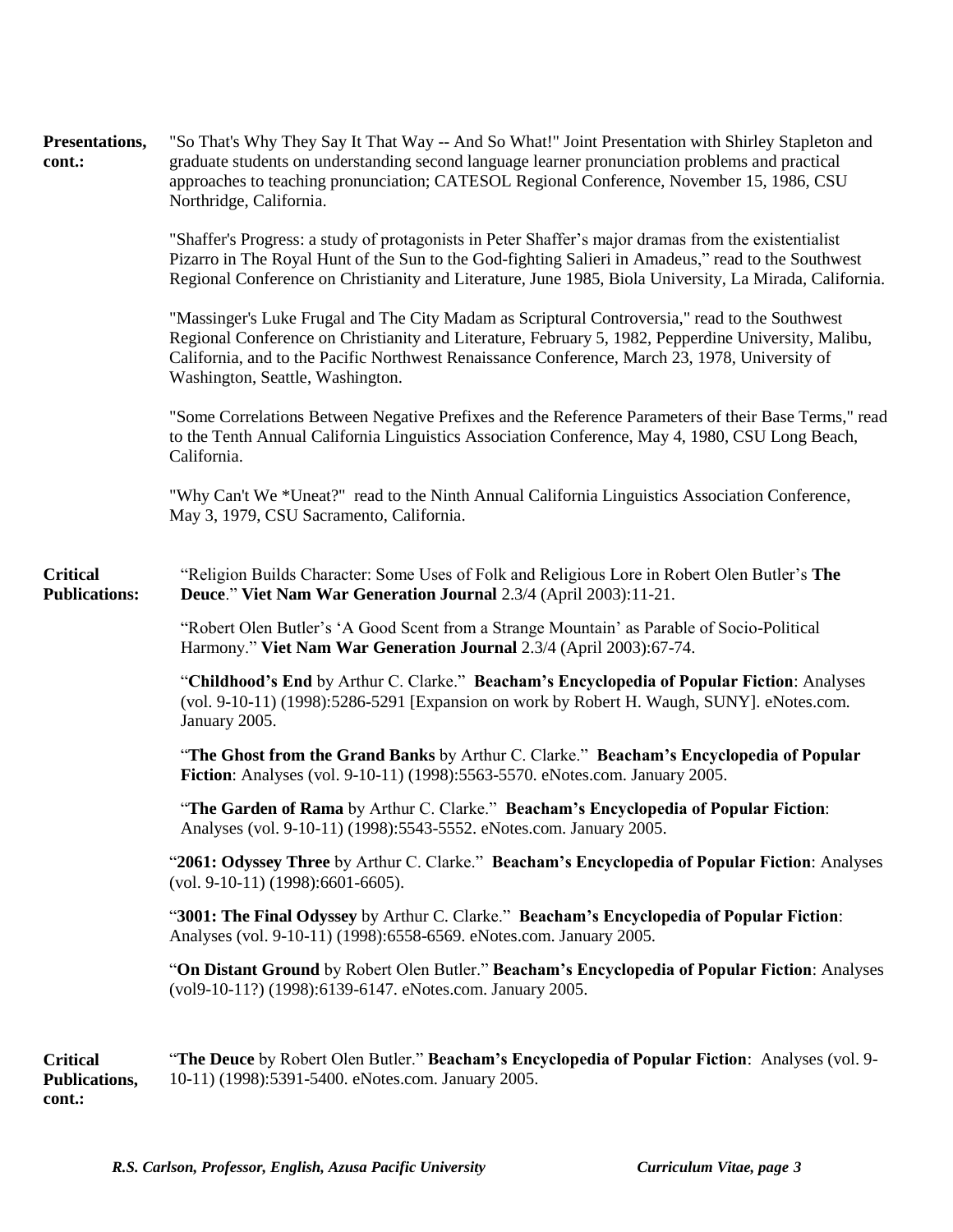"**2001: A Space Odyssey** by Arthur C. Clarke." **Beacham's Encyclopedia of Popular Fiction**: Analyses 8 (1996):4392-4396 [with Robert H. Waugh, SUNY].

"**A Good Scent from a Strange Mountain** by Robert Olen Butler**." Beacham's Encyclopedia of Popular Fiction**: Analyses 3 (1996): 1746-1752.

"**The Alleys of Eden** by Robert Olen Butler." **Beacham's Encyclopedia of Popular Fiction**: Analyses 1 (1996):119-123. eNotes.com. January 2005.

"Arthur C. Clarke." **Beacham's Encyclopedia of Popular Fiction**: Biography and Resources 1 (1996):381-387 [with Robert H. Waugh, SUNY].

"**Cradle** by Arthur C. Clarke." **Beacham's Encyclopedia of Popular Fiction**: Analyses 2 (1996):936- 941. eNotes.com. January 2005.

"**The Hammer of God** by Arthur C. Clarke." **Beacham's Encyclopedia of Popular Fiction**: Analyses 4 (1996):2291-2294. eNotes.com. January 2005.

"**The King of the Fields** by Isaac Bashevis Singer." **Beacham's Encyclopedia of Popular Fiction**: Analyses 4 (1996):1831-1837. [reprinted from **Beacham's Popular Fiction 1991 Update**]. eNotes.com. January 2005.

"Robert Olen Butler." **Beacham's Encyclopedia of Popular Fiction**: Biography and Resources 1 (1996):287-292.

"**They Whisper** by Robert Olen Butler." **Beacham's Encyclopedia of Popular Fiction**: Analyses 7 (1996):4166-4171. eNotes.com. January 2005.

"Galway Kinnell." **Research Guide to Biography and Criticism** Vol. 6, Walton Beacham, ed. Washington D.C.:1992. 450-455

"Arthur C. Clarke." **Beacham's Popular Fiction 1991 Update** Vol. 1, Walton Beacham, ed. Washington, D.C.: Beacham Publishing, 1991. 250-256.

"Isaac Bashevis Singer." **Beacham's Popular Fiction 1991 Update** Vol. 2, Walton Beacham, ed. Washington, D.C.: Beacham Publishing, 1991. 1149-1153.

"John Bale," an overview of the sixteenth century Protestant propagandist's polemical drama written for **Magill's Critical Survey of Drama** (La Canada, CA: Salem Press, 1985).

"Peter Shaffer," an overview of Shaffer's drama written for **Magill's Critical Survey of Drama** (La Canada, CA: Salem Press, 1985).

"Paul Zindel," an overview of the contemporary American playwright's drama, written for **Magill's Critical Survey of Drama** (La Canada, CA: Salem Press, 1985).

**Critical Publications, cont.:** "Stephen Crane," an overview of Crane's short fiction style in **Magill's Critical Survey of Short Fiction** (La Canada, CA: Salem Press, 1981).

**Fiction:** "Orders." **Viet Nam War Generation Journal** 2.1 (August 2002):31-46.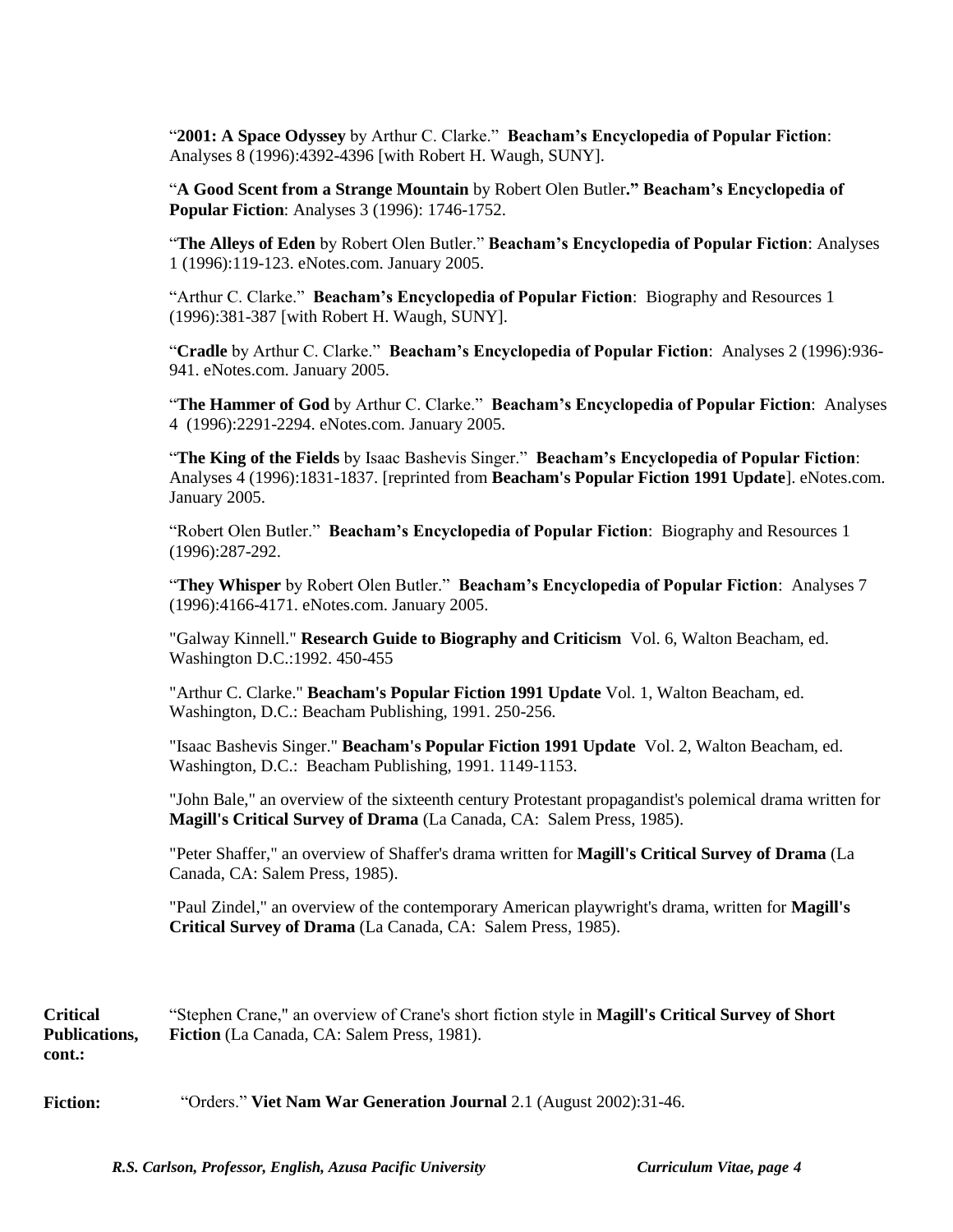| <b>Poetry Book:</b>               | Waiting To Say Amen. Lulu.com (31 July 2010). Thirty-six poems from journeys with friends and<br>family through cancer, Alzheimer's, and spiritual quest.                                                                                                                               |
|-----------------------------------|-----------------------------------------------------------------------------------------------------------------------------------------------------------------------------------------------------------------------------------------------------------------------------------------|
| <b>Poetry</b><br><b>Readings:</b> | Featured poet (one of three) Second Sunday poetry series, Café' Alibi, 84 South Fair Oaks, Pasadena,<br>CA, 10 October 2010.                                                                                                                                                            |
|                                   | Featured poet, reading selections from Waiting To Say Amen, Village Book Shop, 123 N. Glendora<br>Avenue, Glendora, CA 91740, October 8, 2010.                                                                                                                                          |
|                                   | "Del Sur" and other poems in the publication reading of $\bf{Re}$ ) verb Issue 6 Spring 2010, Borders at the<br>Pike, 101 S. Pine Avenue, Long Beach, CA 90802, 30 April 2010.                                                                                                          |
|                                   | "Fragments of Family and Faith in time of War:" selected poems from the Viet Nam era through the<br>Iraq war era read to the West Regional Conference on Christianity and Literature, March 25-27, 2010,<br>at California Baptist University, Riverside, CA.                            |
|                                   | Poems selected from "Hopscotch and Seawater" read at the Southwest/Texas Popular Culture<br>Association Regional Conference, Creative Writing Section, Albuquerque, NM, February 14-16, 2008.                                                                                           |
|                                   | Selected Viet Nam War-related poems; read in the Viet Nam Area Writer's Forum, Popular Culture<br>Association National Conference, Boston, MA, April 5, 2007.                                                                                                                           |
|                                   | Selected Viet Nam War-related poems; read in the Viet Nam Area Writer's Forum, Popular Culture<br>Association National Conference, Atlanta, GA: April 15, 2006.                                                                                                                         |
|                                   | "Diagnosis." Selected cancer narrative and nature poems; read to the Stephen Ministry training session,<br>Good Shepherd Lutheran Church, Claremont, CA, March 14, 2006.                                                                                                                |
|                                   | Selected Viet Nam War-related poems; read with three Viet Namese-American writers, in an evening<br>arts session of "30 Years Beyond the War:" Viet Namese, Southeast Asian and Asian/American Studies<br>National Conference, University of California, Riverside, CA, April 19, 2005. |
|                                   | Moderated the Viet Nam Area Writer's Forum and read Viet Nam and Iraq war-related poetry, Popular<br>Culture Association National Conference, San Diego, CA, March 25, 2005.                                                                                                            |
|                                   | "And Who Is My Neighbor? Lines Overheard from Patriot, Expatriate, and Xenophobe." Selected<br>poems read at the Western Regional Conference on Christianity and Literature, Westmont College,<br>Santa Barbara, CA 93101, January 21, 2005.                                            |
|                                   | Viet Nam War Generation Journal Contributors' Veterans' Day Reading at the dA Center for the Arts,<br>252-D South Main Street, Pomona, CA 91766, November 15, 2002.                                                                                                                     |
| <b>Poetry</b><br>Readings, cont.: | "Some Viet Namese Émigré Snapshots." Selected poems read at the Southwest/Texas Popular Culture<br>Association Regional Conference, Cold War/Korea & Viet Nam War Section, Albuquerque, NM,<br>February 15, 2002.                                                                       |
|                                   | "Taking the Risks." A reading of selected poems. Image/Conference on Christianity and Literature,<br>Seattle Pacific University, Seattle, WA; October 27, 2001.                                                                                                                         |
|                                   | "A Reading of a Viet Nam Veteran's poetry." read at the Southwest/Texas Popular Culture Association                                                                                                                                                                                     |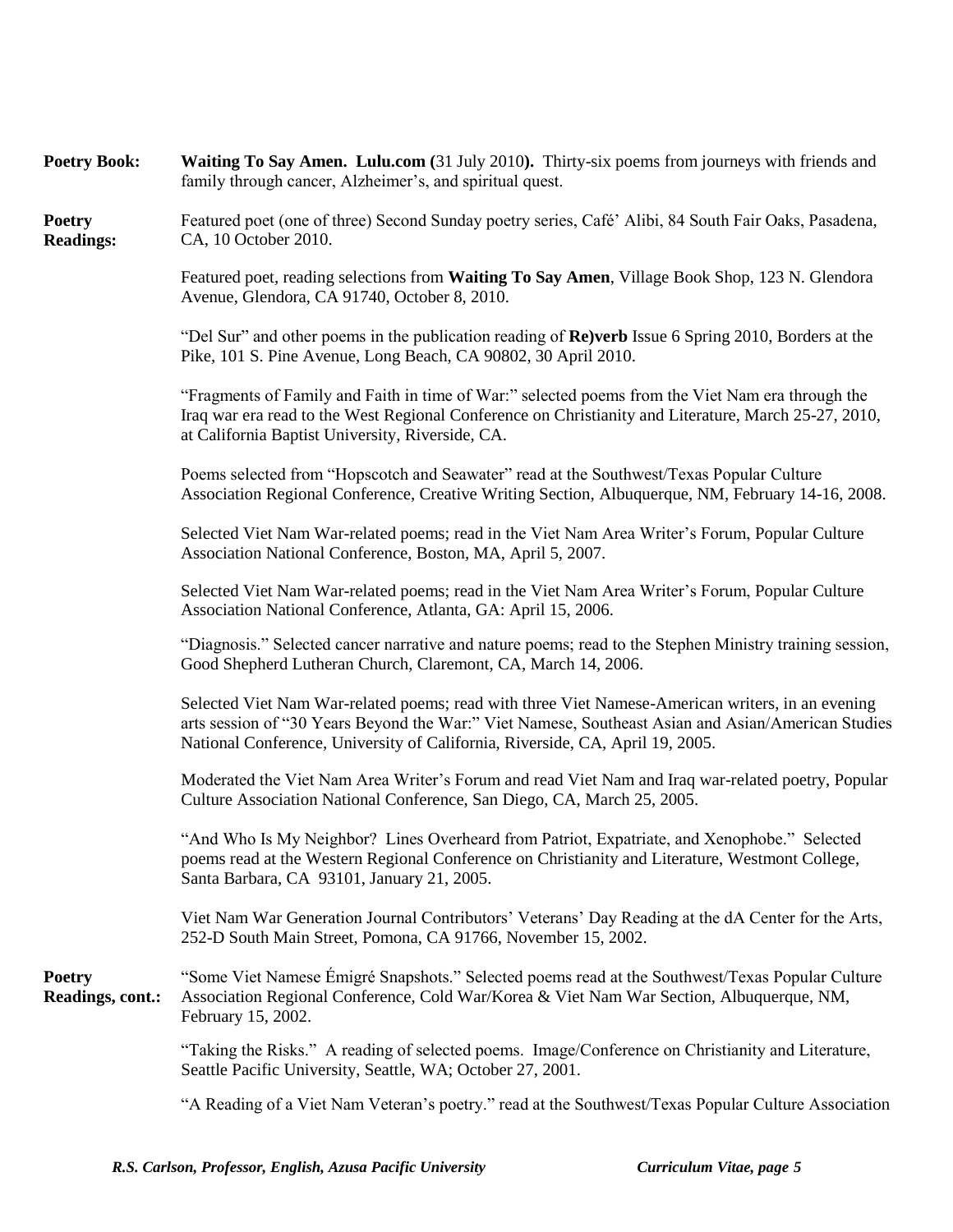Regional Conference, Cold War/Korea & Viet Nam War Section, Albuquerque, NM, March 10, 2001.

"A Viet Nam Veteran Remembers" read at the Southwest/Texas Popular Culture Association Regional Conference, Cold War/Korea & Viet Nam War Section, Albuquerque, NM, February 10-12, 2000.

Featured reader with Dr. Bruce Williams of Mt. San Antonio College, the dA Center for the Arts, Pomona, CA, 17 September 1999.

Featured reader at Borders Books, Montclair Plaza, Montclair, CA, 12 April 2000 & 10 June 1999.

"Viet Nam Cameos" read at the Popular Culture Association National Conference, Viet Nam War Section, San Diego, CA, March 31-April 3, 1999.

Featured reader in Poetry on the Promenade at Borders Books, 1415 Third Street Promenade, Santa Monica, CA, July 6, 1998.

Featured poet with playwright, sculptor, and comedian in special seminar on Theology and the Arts, with Dr. Jeremy Begbee, Oxford University, at Fuller Theological Seminar, 23 April 1998.

"Reprise: A Viet Nam Retrospective in Verse" read at the Popular Culture Association National Conference, Viet Nam War Section, Orlando, FL, March 31-April 8-11, 1998.

"Viet Nam Cameos – Then and Now" read at the Popular Culture Association National Conference, Viet Nam War Section, San Antonio, TX, March 26-29, 1997.

"Poetry at the Borders" read at the Conference on Christianity and Literature, , Westmont College, Santa Barbara, CA, June 14-16, 1996.

"Faith in Action: Creative Writing." With David Esselstrom, readings of original poetry and prose and discussion of Christian faith underlying choices in image and language**,** Common Day Of Learning, Azusa Pacific University, March 13, 1996, and March 5, 1997.

"Viet Nam Cameos" read at Twentieth Century Literature Conference, University of Louisville, Louisville, KY, February 25, 1995; and at the Sixties Generations Conference, October 5-8, 1995, at Western Connecticut State University, Danbury, CT.

"Ashes Buried at Sea," read at the Popular Cultural Association National Conference, March 25-28, 1996, Riviera Hotel, Las Vegas, NV.

"Reprise: A Viet Nam Retrospective in Verse" read at the 22nd Annual Twentieth Century Literature Conference, University of Louisville, Louisville, KY, February 25, 1994; and at The Sixties Generations Conference, November 4-6, 1995, at Western Connecticut State University, Danbury, CT.

- **Poetry Readings, cont.:** Other readings include: organizing "APU WRITERS READ," open readings of poetry and prose for students, faculty and staff at Azusa Pacific University, usually once each semester, 1981 to the present; hosting monthly open readings at the 222 Espresso Bar, Glendora, CA, 1992-May 1999; at Seattle Pacific University, spring term, 1978; at Southwest Regional Conferences on Christianity and Literature in Riverside, CA, April 15, 1983, and Malibu, CA, February 5, 1982; at the DEROS Magazine reading in Salute II Veteran"s Day activities, Washington Hotel, Washington D.C., November 11, 1984; at the Sculpture Gardens, Venice, CA, September 14, 1986, etc.
- **Poetry** Over 440 poems published in **Northwest Review; Studia Mystica; The Pilgrim Review; The Texas**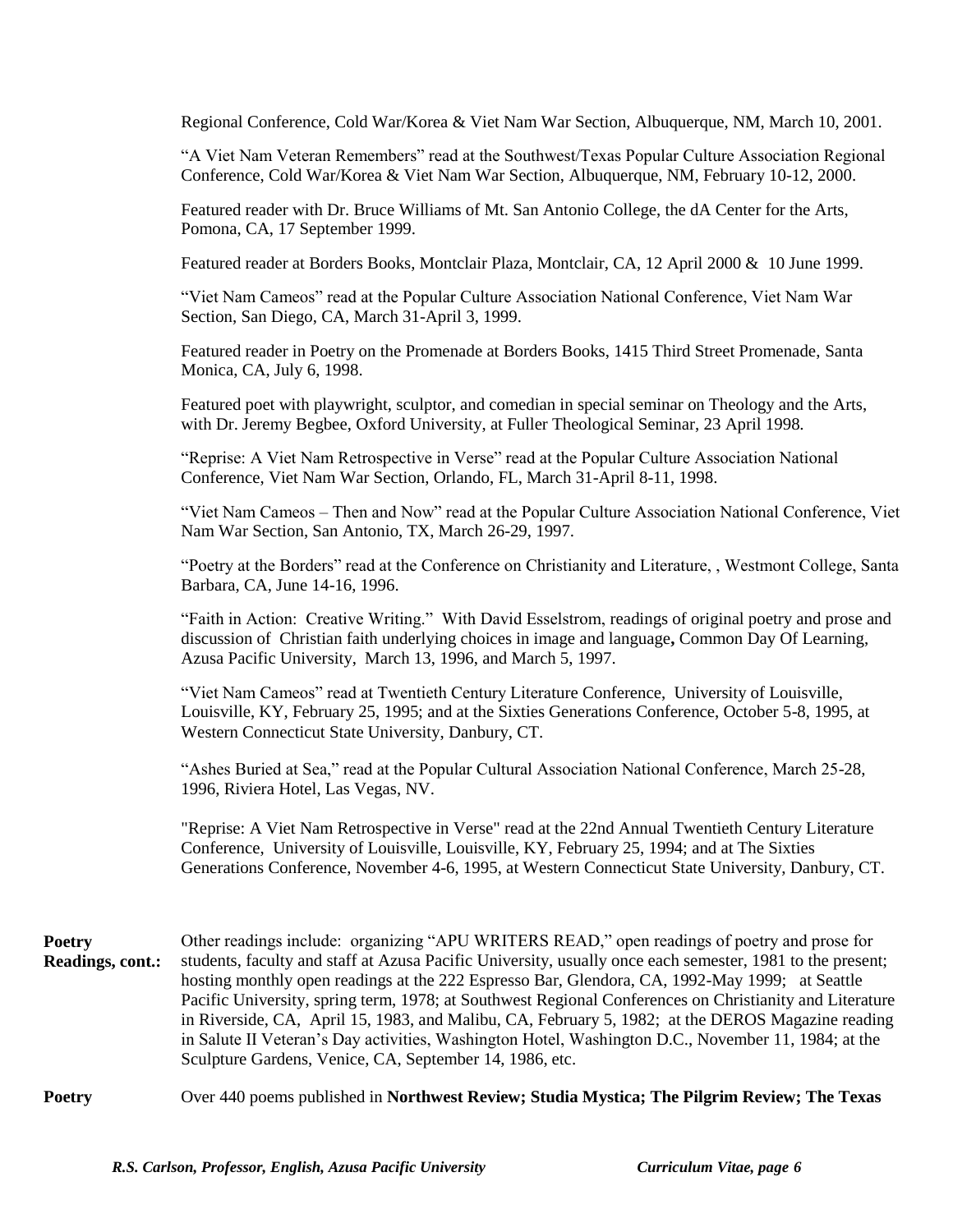| <b>Publication:</b>                | Review; The Cape Rock; DEROS; Poets On; Encore; Negative Capability; The Hollins Critic;<br>Poetry/La; Facet; Cube; Protea Poetry Journal; Amelia; The University Of Portland Review;<br>Trestle Creek Review; Silverfish Review; Calapooya Collage; The California Quarterly; The<br>Nebraska Review; Birmingham Poetry Review; Hudson Valley Echoes; War, Literature And The<br>Arts; The Rolling Coulter; Poet Lore; Without Halos; The Lucid Stone; Phase And Cycle; Viet<br>Nam Generation; Hawai'i Review; Pacific Review; Sunstone; The Iconoclast; The Panhandler;<br>The Tennessee Quarterly Review; Westview; Yankee; Medicinal Purposes; The Comstock<br>Review; Arcturus; Praesidium; The Licking River Review; Common Ground Review; Talking<br>River Review; The Kaleidoscope Review; Limestone Circle; The Green Hills Literary Lantern;<br>Illya's Honey; Viet Nam War Generation Journal; The Fairfield Review; Colere; The Chaffin<br>Journal; The Aurorean; Rockhurst Review; The Alembic; Slant; Georgetown Review; Buckle &;<br>Heartlodge; Caveat Lector; POEM; International Poetry Review, Borderlands: Texas Poetry<br>Review; Tertulia Magazine; Wild Violet; descant, Re)verb, Munyori Literary Journal, et al. |
|------------------------------------|--------------------------------------------------------------------------------------------------------------------------------------------------------------------------------------------------------------------------------------------------------------------------------------------------------------------------------------------------------------------------------------------------------------------------------------------------------------------------------------------------------------------------------------------------------------------------------------------------------------------------------------------------------------------------------------------------------------------------------------------------------------------------------------------------------------------------------------------------------------------------------------------------------------------------------------------------------------------------------------------------------------------------------------------------------------------------------------------------------------------------------------------------------------------------------------------------------------------------------------------|
|                                    | Excerpts (29 poems) of Viet Nam Era poetry manuscript, "as That Someplace You Were?" published in<br>Genre XXI, 4 (Winter 1988) in an issue entitled "The Viet Nam War and PostModern Memory,"<br>released August 1989.                                                                                                                                                                                                                                                                                                                                                                                                                                                                                                                                                                                                                                                                                                                                                                                                                                                                                                                                                                                                                    |
| <b>Translation:</b>                | Tran Huynh Chau, Years Of Reeducation In North Viet Nam (Culver City, CA: Tieu Thuyet Nguyet<br>San, 1981). Portions of my English translation were serialized in the English section of a bilingual<br>monthly, The Viet Nam Times, January through September, 1985.                                                                                                                                                                                                                                                                                                                                                                                                                                                                                                                                                                                                                                                                                                                                                                                                                                                                                                                                                                      |
|                                    | The full book manuscript is on file in the Colorado State University Libraries Viet Nam War Literature<br>Collection, Ft. Collins, CO 80523.                                                                                                                                                                                                                                                                                                                                                                                                                                                                                                                                                                                                                                                                                                                                                                                                                                                                                                                                                                                                                                                                                               |
| Awards &<br><b>Fellowships:</b>    | Azusa Pacific University, Dean's Accomplished Scholar Award, Summer 2001, to assemble 2 book<br>manuscripts of poetry for circulation to prospective publishers.                                                                                                                                                                                                                                                                                                                                                                                                                                                                                                                                                                                                                                                                                                                                                                                                                                                                                                                                                                                                                                                                           |
|                                    | Azusa Pacific University, Dean's Accomplished Scholar Award, Summer 2000, to do research and<br>writing on Robert Olen Butler's The Deep Green Sea.                                                                                                                                                                                                                                                                                                                                                                                                                                                                                                                                                                                                                                                                                                                                                                                                                                                                                                                                                                                                                                                                                        |
|                                    | Azusa Pacific University, Dean's Accomplished Scholar Award, Summer 1999 to compile two poetry<br>book manuscripts for circulation to publishers and/or competitions: "Waiting to Say Amen" and "Fire's<br>Children."                                                                                                                                                                                                                                                                                                                                                                                                                                                                                                                                                                                                                                                                                                                                                                                                                                                                                                                                                                                                                      |
|                                    | Azusa Pacific University Faculty Development Office – Selected as one of a limited number of faculty<br>to develop a course (English 402 Principles of Language) for on-line delivery: development in fall<br>semester 1998, and teaching via online mode, spring semester, 1999 & spring semester 2000.                                                                                                                                                                                                                                                                                                                                                                                                                                                                                                                                                                                                                                                                                                                                                                                                                                                                                                                                   |
|                                    | Azusa Pacific University, Dean's Accomplished Scholar Award, Summer 1996, and Summer 1997 for<br>research and writing on 1993 Pulitzer Prize winner, Robert Olen Butler.                                                                                                                                                                                                                                                                                                                                                                                                                                                                                                                                                                                                                                                                                                                                                                                                                                                                                                                                                                                                                                                                   |
| Awards &<br>Fellowships,<br>cont.: | Azusa Pacific University Creative Curriculum Grant for faculty workshop in use of Norton<br>TEXTRA/CONNECT software for writing and other classes, January and June, 1994                                                                                                                                                                                                                                                                                                                                                                                                                                                                                                                                                                                                                                                                                                                                                                                                                                                                                                                                                                                                                                                                  |
| Committee<br>Work:                 | At Azusa Pacific:<br>English Department Assessment Committee, 2007 -- present<br>Appointment, Rank and Contracts Council, 1998-2000; Spring, 2003; 2004-2008.<br>Modern Language Review Committee, 1998.<br>Modern Language Faculty Search Committee, 1997-1998, 1998-1999, & 1999-2000, 2003.<br>English Department Grammar & linguistics Faculty Search Committee Chair, 2001-2004.<br>School of Business Review Committee (Undergrad) 1996-97.                                                                                                                                                                                                                                                                                                                                                                                                                                                                                                                                                                                                                                                                                                                                                                                          |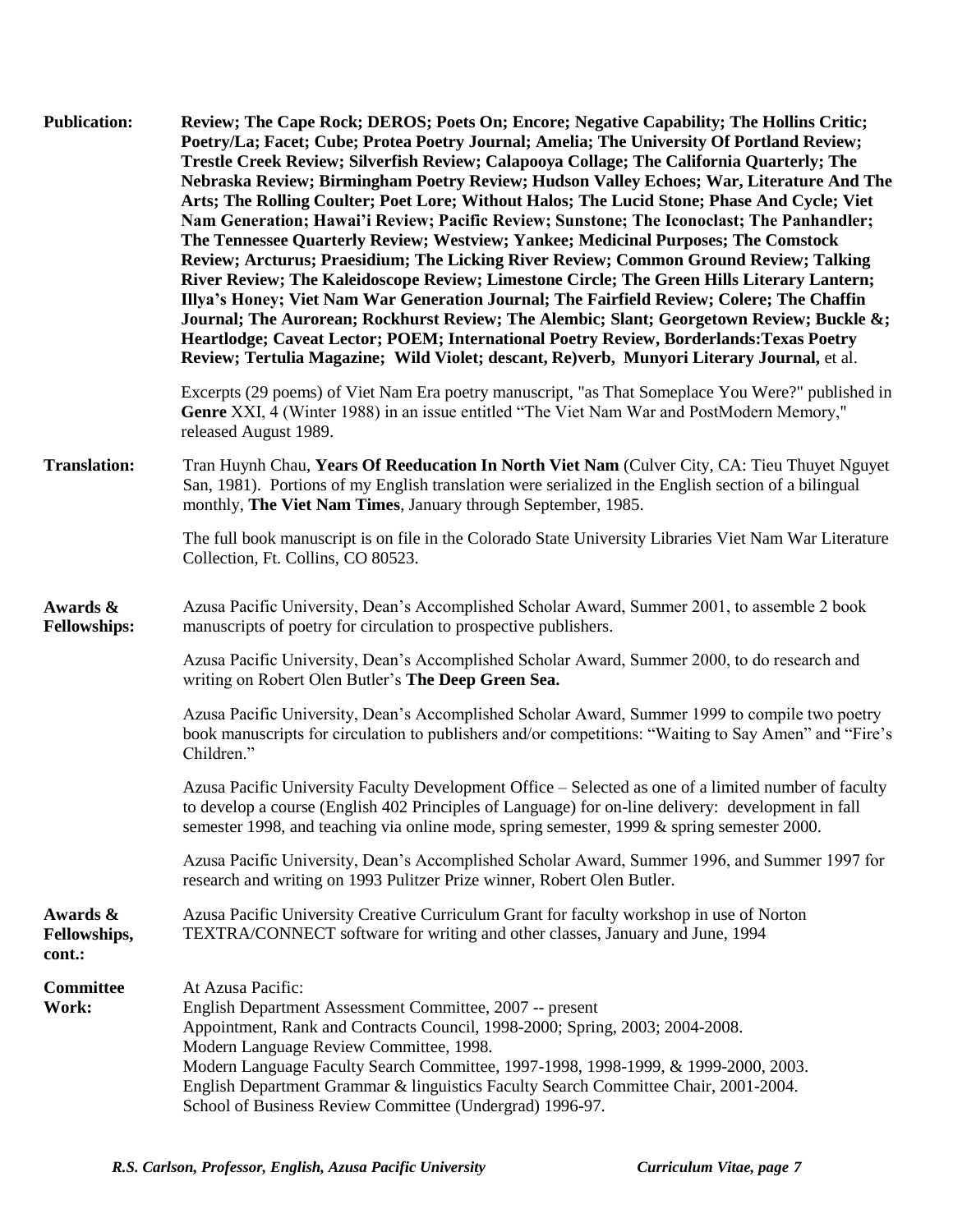|                                       | Research & Development Council, 1990 - 1991.<br>International Student Committee; English Proficiency Review Committee; Graduate Studies Committee,<br>and Graduate Programs Evaluation and Review Subcommittee; Faculty Senate, 1985 - 1986, et. al.;<br>faculty selection, etc. for the TESOL program; English placement examination reader. English 500<br>Waiver Examination administrator & reporter. |
|---------------------------------------|-----------------------------------------------------------------------------------------------------------------------------------------------------------------------------------------------------------------------------------------------------------------------------------------------------------------------------------------------------------------------------------------------------------|
|                                       | At CSU San Bernardino: Creative Writing Day Committee; Creative Writing Contest Committee;<br>English placement test evaluator, and English placement test reader in the statewide session,<br>Spring, 1979, at CSU San Jose.                                                                                                                                                                             |
| <b>Memberships:</b>                   | Modern Language Association; Popular Culture Association; Conference on Christianity and Literature.                                                                                                                                                                                                                                                                                                      |
| <b>Credentials:</b>                   | California Community College Instructor Life Credential, Number 12-4-CAR-001, issued 1981.                                                                                                                                                                                                                                                                                                                |
| Local<br><b>Community</b><br>Service: | 1993 - present Member, Good Shepherd Lutheran Church, Claremont, CA;<br>choir member; liturgical assistant, lector & cantor; occasional baritone soloist; cantor for monthly Taizé'<br>service. Delegate to Regional Synod Assembly, May 2005, May 2006, May 2007<br>Co-chair, Pastoral Call Committee, October 2006-October 2007.                                                                        |
|                                       | 1997 - 1999 Church Council member.                                                                                                                                                                                                                                                                                                                                                                        |
|                                       | 1998-1999 Occasional soloist at Viet Namese Lutheran Church, Westminster, CA,                                                                                                                                                                                                                                                                                                                             |
|                                       | 1989 - 1993 Member, First Lutheran Church, Pomona, CA; choir member; liturgical assistant & cantor;<br>lay reader, Substitute Sunday school teacher; occasional refugee assistance translator.                                                                                                                                                                                                            |
|                                       | 1983 - 1989, Member of Grace Lutheran Church, Glendora, CA; choir member and occasional soloist;<br>liturgical assistant; lay reader; parish education committee member; occasional Adult Forum presenter.                                                                                                                                                                                                |
|                                       | 1978 - 1983, Highland Avenue Lutheran Church, San Bernardino, CA. Church Council Member; Choir<br>Member & occasional soloist; Youth group advisor; President of Highland Avenue Lutheran School<br>Parent-Teacher Fellowship; Refugee Assistance Liaison.                                                                                                                                                |
|                                       | 1972 - 1977, member of fellowship group founding Valley Covenant Church, Eugene, OR; vocalist;                                                                                                                                                                                                                                                                                                            |

vice chair and chair of church council, et. al.